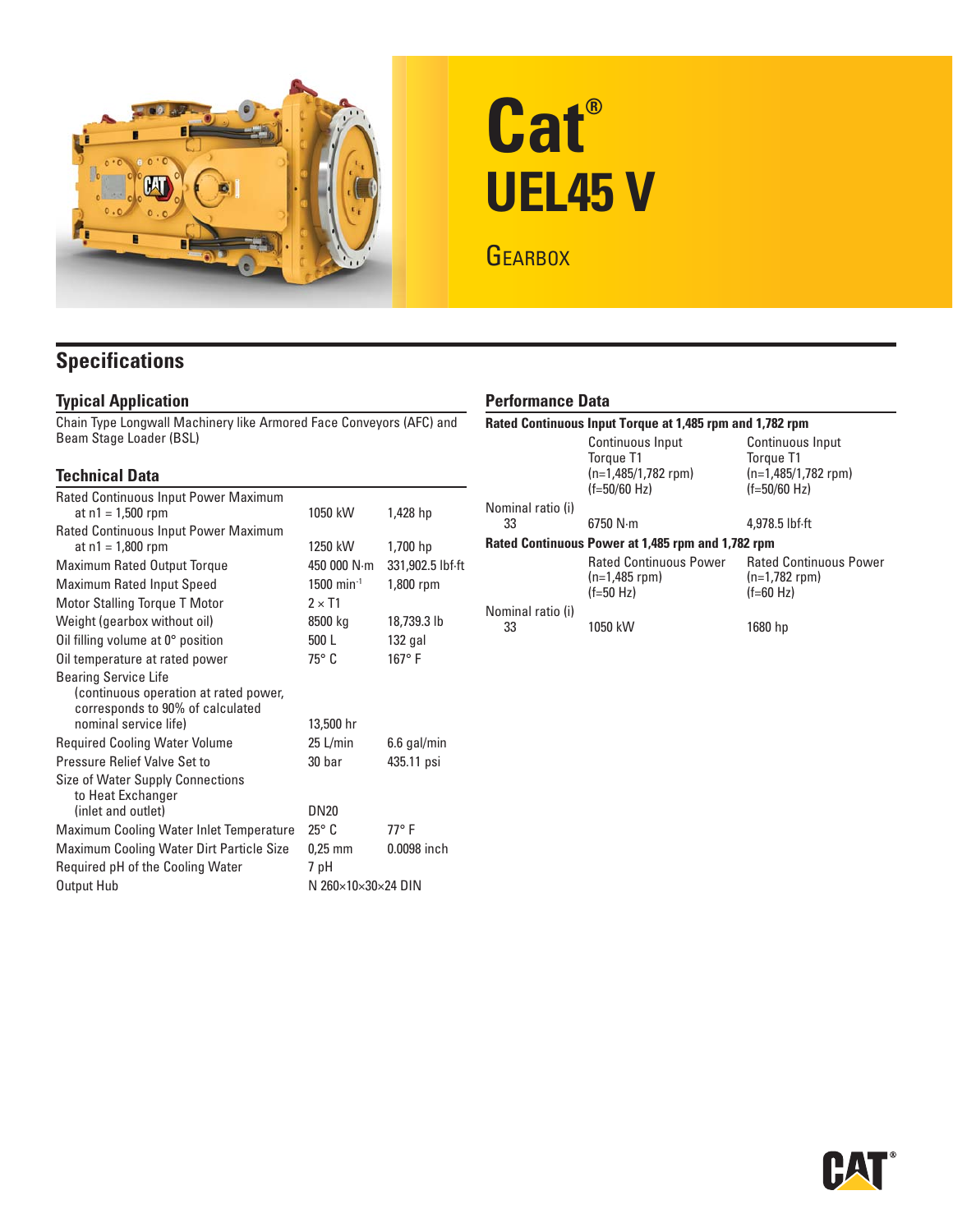

**Dimensions – Side View #1** (All dimensions are approximate.)



**Dimensions – Side View #2** (All dimensions are approximate.)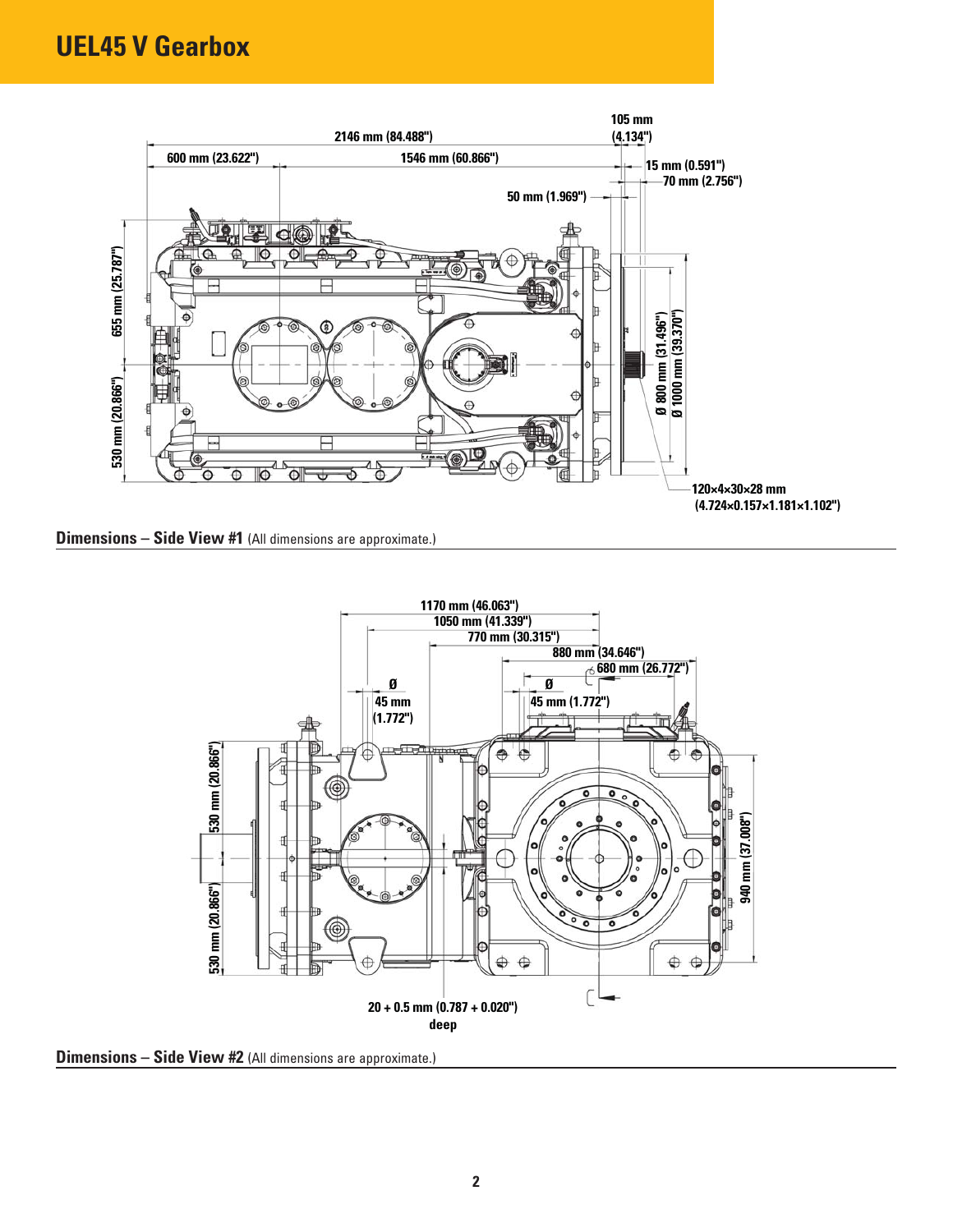# **UEL45 V Gearbox**



**Dimensions – Front View and Rear View** (All dimensions are approximate.)



**Dimensions – Top View** (All dimensions are approximate.)